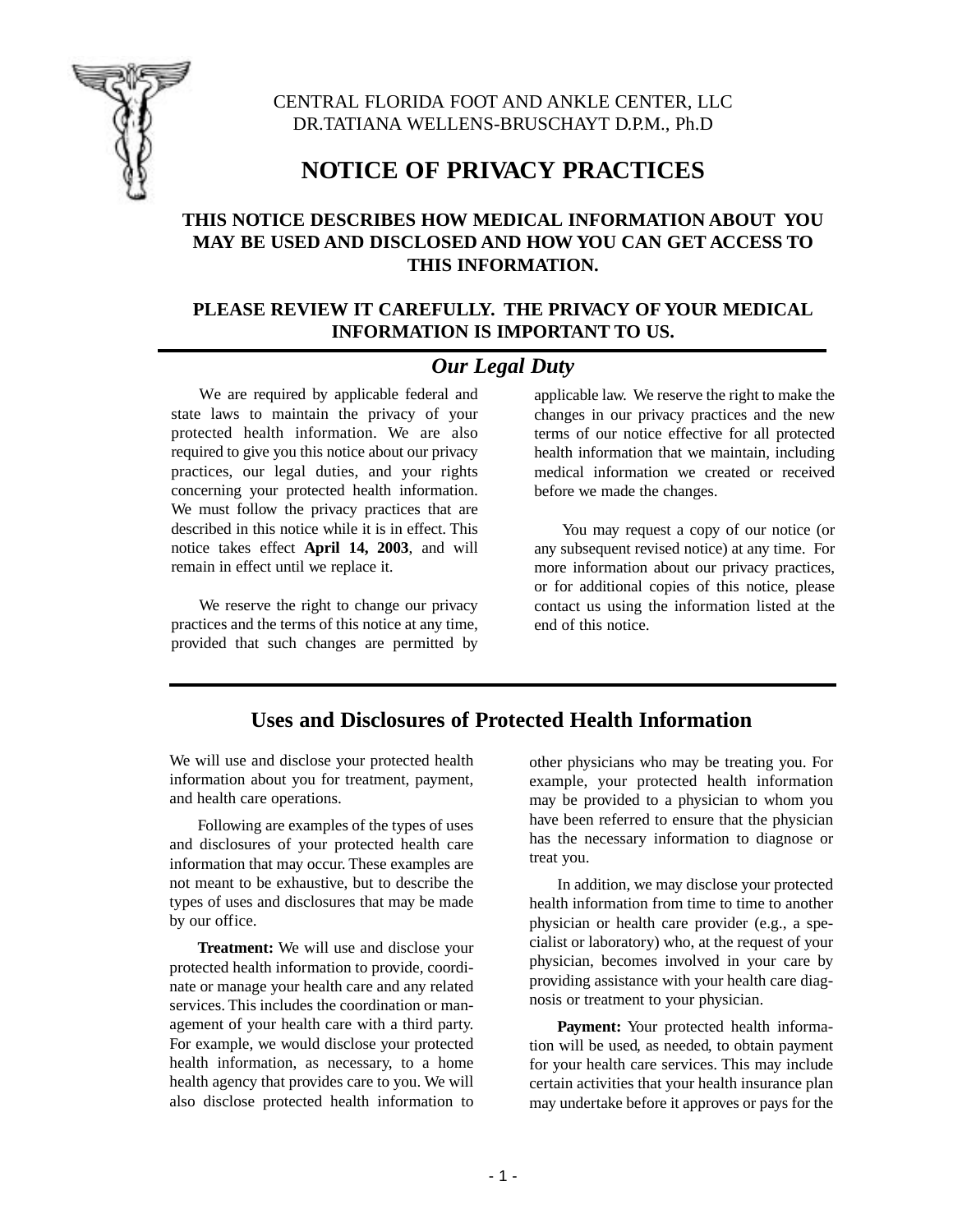

health care services we recommend for you, such as: making a determination of eligibility or coverage for insurance benefits, reviewing services provided to you for protected health necessity, and undertaking utilization review activities. For example, obtaining approval for a hospital stay may require that your relevant protected health information be disclosed to the health plan to obtain approval for the hospital admission.

**Health Care Operations:** We may use or disclose, as needed, your protected health information in order to conduct certain business and operational activities. These activities include, but are not limited to, quality assessment activities, employee review activities, training of students, licensing, and conducting or arranging for other business activities.

For example, we may use a sign-in sheet at the registration desk where you will be asked to sign your name. We may also call you by name in the waiting room when your doctor is ready to see you. We may use or disclose your protected health information, as necessary, to contact you by telephone or mail to remind you of your appointment.

We will share your protected health information with third party "business associates" that perform various activities (e.g., billing, transcription services) for the practice. Whenever an arrangement between our office and a business associate involves the use or disclosure of your protected health information, we will have a written contract that contains terms that will protect the privacy of your protected health information.

We may use or disclose your protected health information, as necessary, to provide you with information about treatment alternatives or other health-related benefits and services that may be of interest to you. We may also use and disclose your protected health information for other marketing activities. For example, your name and address may be used to send you a newsletter about our practice and the services we offer. We may also send you information about products or services that we believe may be beneficial to you. You may contact us to request that these materials not be sent to you.

**Uses and Disclosures Based On Your Written Authorization:** Other uses and disclosures of your protected health information will be made only with your authorization, unless otherwise permitted or required by law as described below.

You may give us written authorization to use your protected health information or to disclose it to anyone for any purpose. If you give us an authorization, you may revoke it in writing at any time. Your revocation will not affect any use or disclosures permitted by your authorization while it was in effect. Without your written authorization, we will not disclose your health care information except as described in this notice.

**Others Involved in Your Health Care:** Unless you object, we may disclose to a member of your family, a relative, a close friend or any other person you identify, your protected health information that directly relates to that person's involvement in your health care. If you are unable to agree or object to such a disclosure, we may disclose such information as necessary if we determine that it is in your best interest based on our professional judgment. We may use or disclose protected health information to notify or assist in notifying a family member, personal representative or any other person that is responsible for your care of your location, general condition or death.

**Marketing:** We may use your protected health information to contact you with information about treatment alternatives that may be of interest to you. We may disclose your protected health information to a business associate to assist us in these activities. Unless the information is provided to you by a general newsletter or in person or is for products or services of nominal value, you may opt out of receiving further such information by telling us using the contact information listed at the end of this notice.

**Research; Death; Organ Donation:** We may use or disclose your protected health information for research purposes in limited circumstances. We may disclose the protected health information of a deceased person to a coroner, protected health examiner, funeral director or organ procurement organization for certain purposes.

**Public Health and Safety:** We may disclose your protected health information to the extent necessary to avert a serious and imminent threat to your health or safety, or the health or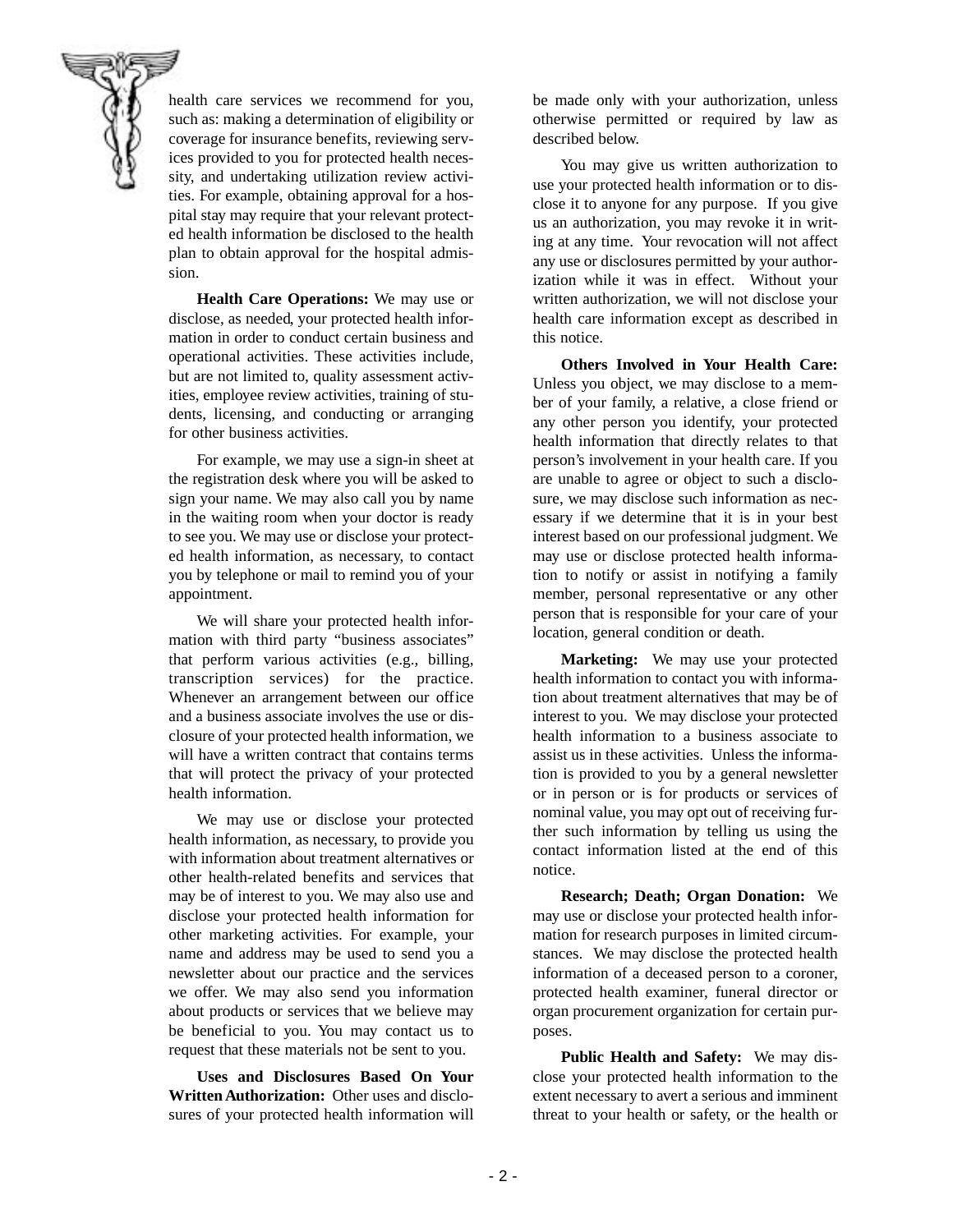

safety of others. We may disclose your protected health information to a government agency authorized to oversee the health care system or government programs or its contractors, and to public health authorities for public health purposes.

**Health Oversight:** We may disclose protected health information to a health oversight agency for activities authorized by law, such as audits, investigations and inspections. Oversight agencies seeking this information include government agencies that oversee the health care system, government benefit programs, other government regulatory programs and civil rights laws.

**Abuse or Neglect:** We may disclose your protected health information to a public health authority that is authorized by law to receive reports of child abuse or neglect. In addition, we may disclose your protected health information if we believe that you have been a victim of abuse, neglect or domestic violence to the governmental entity or agency authorized to receive such information. In this case, the disclosure will be made consistent with the requirements of applicable federal and state laws.

**Food and Drug Administration:** We may disclose your protected health information to a person or company required by the Food and Drug Administration to report adverse events, product defects or problems, biologic product deviations; to track products; to enable product recalls; to make repairs or replacements; or to conduct post marketing surveillance, as required.

**Criminal Activity:** Consistent with applicable federal and state laws, we may disclose your protected health information, if we believe that the use or disclosure is necessary to prevent or lessen a serious and imminent threat to the health or safety of a person or the public. We may also disclose protected health information if it is necessary for law enforcement authorities to identify or apprehend an individual.

**Required by Law:** We may use or disclose your protected health information when we are required to do so by law. For example, we must disclose your protected health information to the U.S. Department of Health and Human Services upon request for purposes of determining whether we are in compliance with federal privacy laws. We may disclose your protected health information when authorized by workers' compensation or similar laws.

**Process and Proceedings:** We may disclose your protected health information in response to a court or administrative order, subpoena, discovery request or other lawful process, under certain circumstances. Under limited circumstances, such as a court order, warrant or grand jury subpoena, we may disclose your protected health information to law enforcement officials.

**Law Enforcement:** We may disclose limited information to a law enforcement official concerning the protected health information of a suspect, fugitive, material witness, crime victim or missing person. We may disclose the protected health information of an inmate or other person in lawful custody to a law enforcement official or correctional institution under certain circumstances. We may disclose protected health information where necessary to assist law enforcement officials to capture an individual who has admitted to participation in a crime or has escaped from lawful custody.

## **Patient Rights**

**Access:** You have the right to look at or get copies of your protected health information, with limited exceptions. You must make a request in writing to the contact person listed herein to obtain access to your protected health information. You may also request access by sending us a letter to the address at the end of this notice. If you request copies, we will charge

you  $\frac{1}{2}$  for each page,  $\frac{0}{2}$  per hour for staff time to locate and copy your protected health information, and postage if you want the copies mailed to you. If you prefer, we will prepare a summary or an explanation of your protected health information for a fee. Contact us using the information listed at the end of this notice for a full explanation of our fee structure.